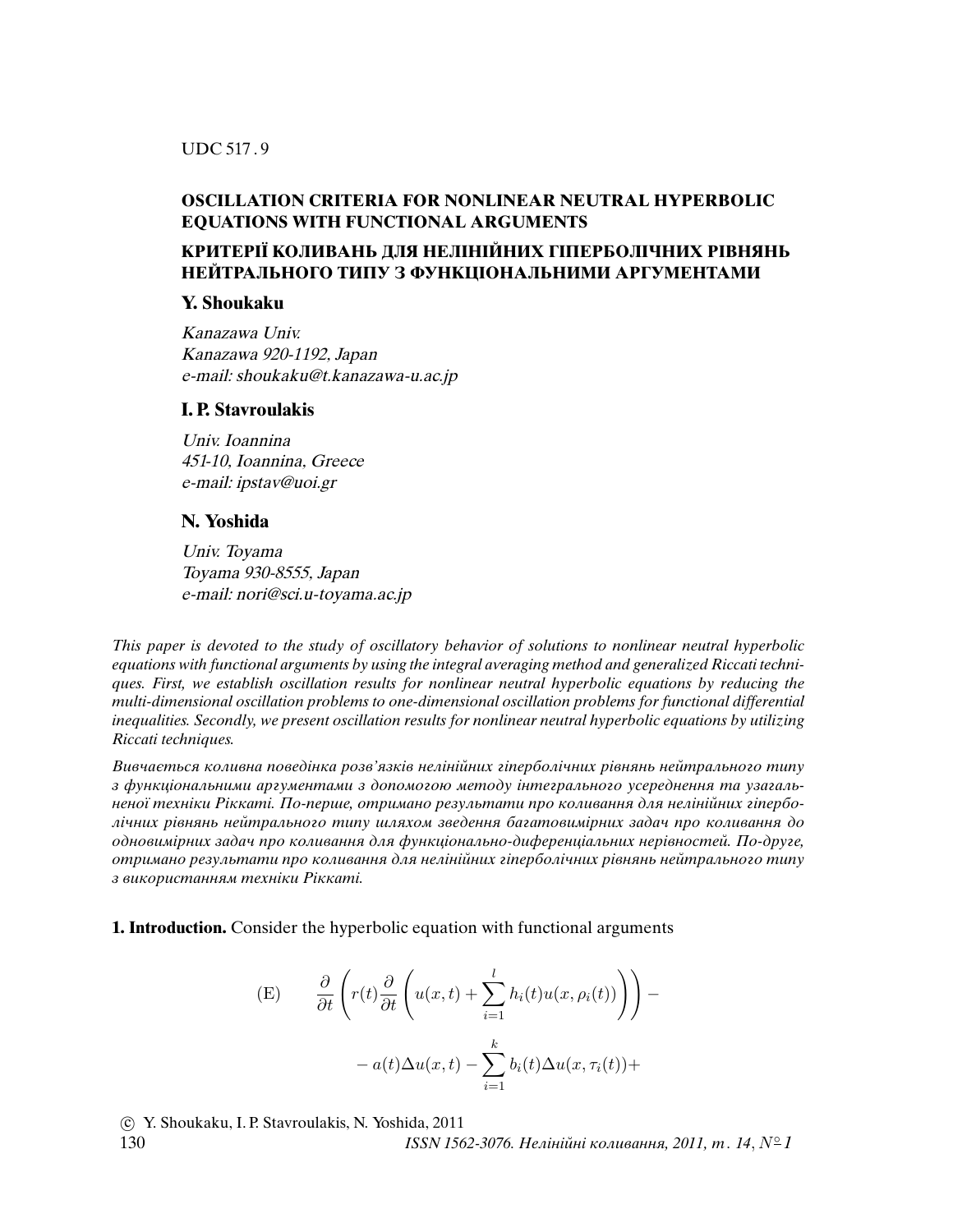**OSCILLATION CRITERIA FOR NONLINEAR NEUTRAL HYPERBOLIC EQUATIONS...** 131

$$
+\sum_{i=1}^m q_i(x,t)\varphi_i(u(x,\sigma_i(t)))=0, \quad (x,t)\in\Omega\equiv G\times(0,\infty),
$$

where  $\Delta$  is the Laplacian in  $\mathbb{R}^n$  and G is a bounded domain of  $\mathbb{R}^n$  with piecewise smooth boundary ∂G, and the following Dirichlet and Robin (cf. [10]) boundary conditions:

(B<sub>1</sub>) 
$$
u = 0
$$
 on  $\partial G \times [0, \infty)$ ,  
\n(B<sub>2</sub>)  $\frac{\partial u}{\partial \nu} + \mu u = 0$  on  $\partial G \times [0, \infty)$ ,

where  $\nu$  denotes the unit exterior normal vector to  $\partial G$  and  $\mu \in C(\partial G \times [0,\infty); [0,\infty)).$ 

Throughout this paper we assume that:

(A<sub>1</sub>) 
$$
r(t) \in C^1([0, \infty); (0, \infty)),
$$
  
\n $h_i(t) \in C^2([0, \infty); [0, \infty)), i = 1, 2, ..., l,$   
\n $a(t), b_i(t) \in C([0, \infty); [0, \infty)), i = 1, 2, ..., k,$   
\n $q_i(x, t) \in C(\overline{\Omega}; [0, \infty)), i = 1, 2, ..., m;$ 

(A<sub>2</sub>) 
$$
\rho_i(t) \in C^2([0,\infty)\mathbb{R})
$$
,  $\lim_{t\to\infty} \rho_i(t) = \infty$ ,  $i = 1, 2, ..., l$ ,  
\n $\tau_i(t) \in C([0,\infty);\mathbb{R})$ ,  $\lim_{t\to\infty} \tau_i(t) = \infty$ ,  $i = 1, 2, ..., k$ ,  
\n $\sigma_i(t) \in C([0,\infty);\mathbb{R})$ ,  $\lim_{t\to\infty} \sigma_i(t) = \infty$ ,  $i = 1, 2, ..., m$ ;

 $(A_3)$   $\varphi_i(s) \in C^1(\mathbb{R}; \mathbb{R}), i = 1, 2, \dots, m$ , are convex in  $(0, \infty)$  and  $\varphi_i(-s) = -\varphi_i(s)$  for  $s \geq 0$ .

**Definition 1.** By a solution of Eq.(E)we mean a function  $u \in C^2(\overline{G} \times [t_{-1}, \infty)) \cap C(\overline{G} \times$  $\times$ [ $\tilde{t}_{-1}, \infty$ )) which satisfies (E), where

$$
t_{-1} = \min\left\{0, \min_{1 \le i \le l} \left\{\inf_{t \ge 0} \rho_i(t)\right\}, \min_{1 \le i \le k} \left\{\inf_{t \ge 0} \tau_i(t)\right\}\right\},\
$$

$$
\tilde{t}_{-1} = \min\left\{0, \min_{1 \le i \le m} \left\{\inf_{t \ge 0} \sigma_i(t)\right\}\right\}.
$$

**Definition 2.** A solution u of Eq. (E) is said to be oscillatory in  $\Omega$  if u has a zero in  $G \times (t, \infty)$ for any  $t > 0$ .

**Definition 3.** We say that the functions  $(H_1, H_2)$  belong to a function class  $H$ , denoted by  $(H_1, H_2) \in \mathcal{H}, \text{if } (H_1, H_2) \in C(D; [0, \infty)) \text{ satisfy}$ 

$$
H_i(t,t) = 0, \quad H_i(t,s) > 0, \quad i = 1,2, \quad \text{for} \quad t > s,
$$

where  $D = \{(t, s) : 0 < s \le t < \infty\}$ , and the partial derivatives  $\partial H_1/\partial t$  and  $\partial H_2/\partial s$  exist on D such that

$$
\frac{\partial H_1}{\partial t}(s,t) = h_1(s,t) H_1(s,t) \quad \text{and} \quad \frac{\partial H_2}{\partial s}(t,s) = -h_2(t,s) H_2(t,s),
$$

for some functions  $h_1, h_2 \in C_{loc}(D;\mathbb{R})$ .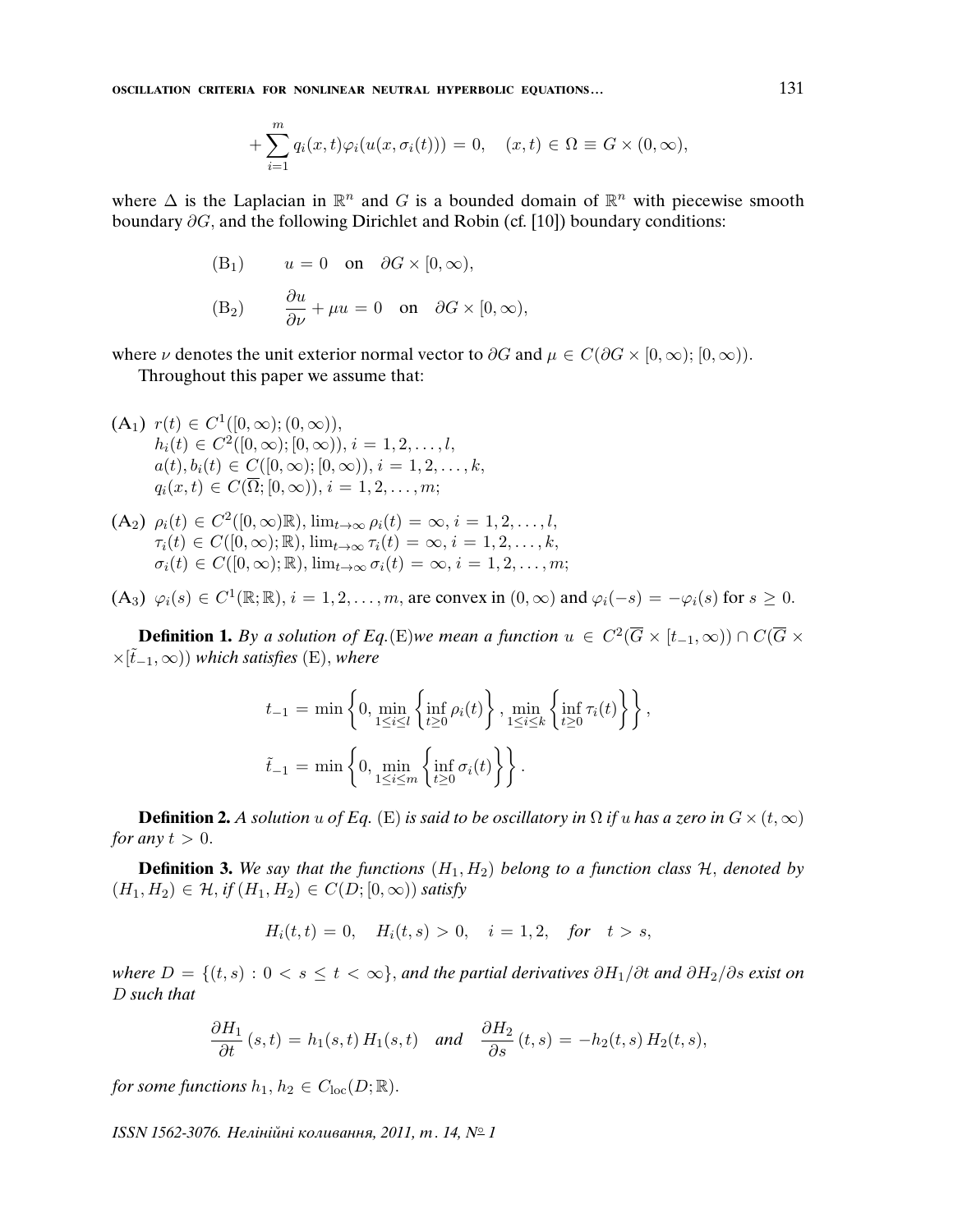In recent years there has been much research activity concerning the oscillation theory of nonlinear hyperbolic equations with functional arguments by employing Riccati techniques. Riccati techniques were used to obtain various oscillation results (cf. Mařík [9], Yoshida [15]). For example, we note that Kamenev-type oscillation criteria for hyperbolic equations have been obtained in [3, 6, 12, 14]. On the other hand, interval oscillation criteria for second order differential equation has been investigated by many authors [1, 3, 5, 6, 8, 12, 13]. In particular, Wang, Meng and Liu [12, 13] applied interval oscillation criteria to linear hyperbolic equations with functional arguments. Recently, Cui and Xu [1] presented oscillation criteria for hyperbolic equations which are not of neutral type. It seems that there are no known oscillation results for hyperbolic equations of neutral type, which are obtained by Riccati techniques.

The objective of this paper is to establish oscillation ceireria for the nonlinear neutral hyperbolic equation with functional arguments (E) by employing the Riccati method.

In Section 2 we reduce our problems to one-dimensional problems for functional differential inequalities, and second order functional differential inequalities are investigated in Section 3 via Riccati inequalities. We present oscillation results for (E) in Section 4 by combining the results of Sections 2 and 3. Two examples which illustrate our main theorems are given in Section 5.

**2. Reduction to one-dimensional problems.** In this section we reduce the multi-dimensional oscillation problems for (E) to one-dimensional oscillation problems. It is known that the first eigenvalue  $\lambda_1$  of the eigenvalue problem

$$
-\Delta w = \lambda w \quad \text{in} \quad G,
$$
  

$$
w = 0 \quad \text{on} \quad \partial G
$$

is positive, and the corresponding eigenfunction  $\Phi(x)$  can be chosen so that  $\Phi(x) > 0$  in G. Now we let

$$
q_i(t) = \min_{x \in \overline{G}} q_i(x, t).
$$

With each solution  $u(x, t)$  of the problem (E), (B<sub>1</sub>) or (E), (B<sub>2</sub>) we associate functions  $U(t)$  and  $\tilde{U}(t)$  respectively, defined by

$$
U(t) = K_{\Phi} \int_{G} u(x, t) \Phi(x) dx,
$$

$$
\tilde{U}(t) = \frac{1}{|G|} \int u(x, t) dx,
$$

G

where 
$$
K_{\Phi} = \left( \int_G \Phi(x) dx \right)^{-1}
$$
 and  $|G| = \int_G dx$ .

**Theorem 1.** If the functional differential inequality

$$
\frac{d}{dt}\left(r(t)\frac{d}{dt}\left(y(t)+\sum_{i=1}^l h_i(t)y(\rho_i(t))\right)\right)+\sum_{i=1}^m q_i(t)\varphi_i(y(\sigma_i(t)))\leq 0\tag{1}
$$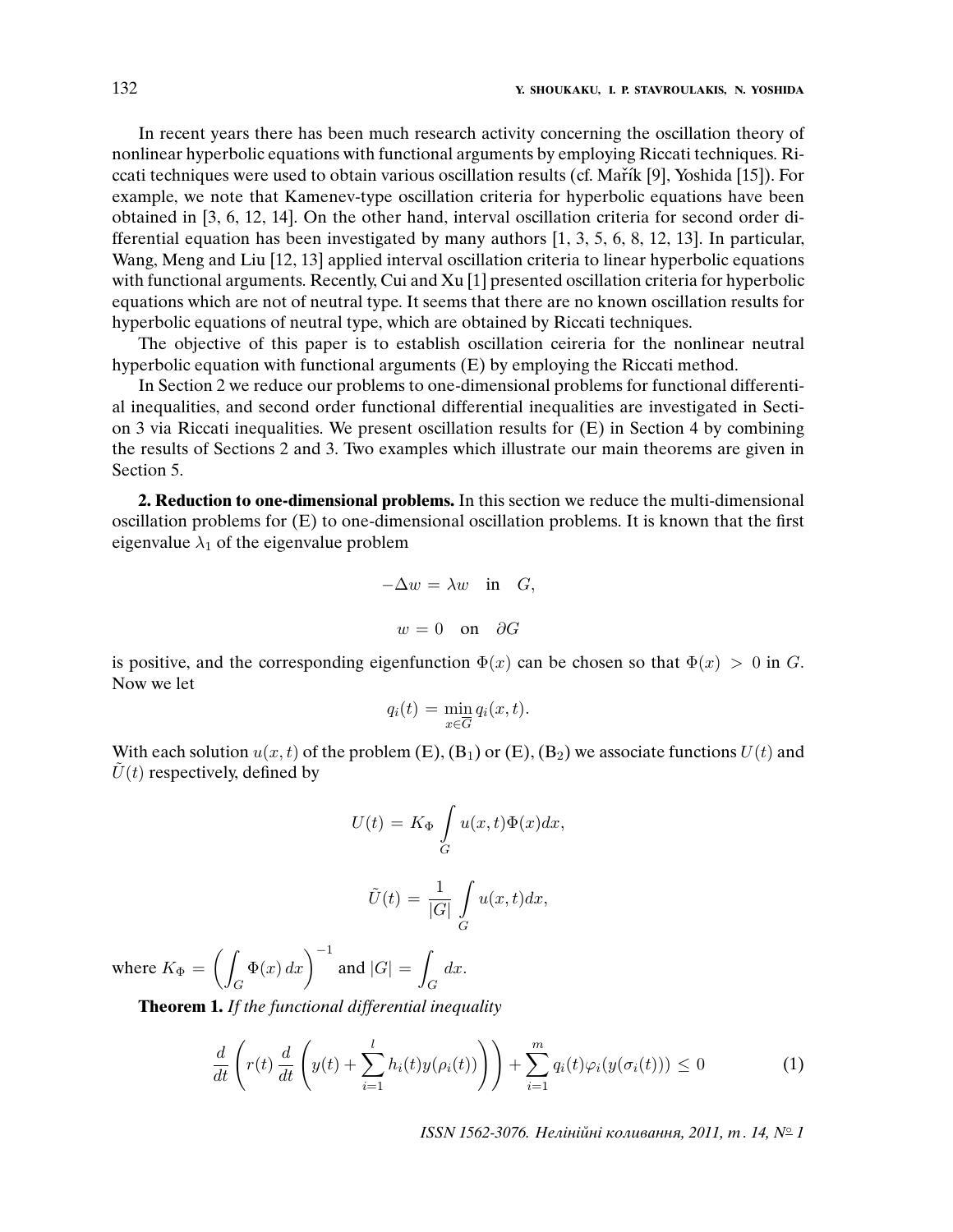has no eventually positive solutions, then every solution  $u(x, t)$  of the problem (E), (B<sub>1</sub>) is osci*llatory in*  $\Omega$ .

**Proof.** Suppose to the contrary that there exists a nonoscillatory solution  $u$  of the problem (E), (B<sub>1</sub>). Without loss of generality we may assume that  $u(x, t) > 0$  in  $G \times [t_0, \infty)$  for some  $t_0 > 0$ . (The case where  $u(x, t) < 0$  can be treated similarly.) Since  $(A_2)$  holds, we see that  $u(x, \rho_i(t)) > 0, i = 1, 2, \ldots, l, u(x, \tau_i(t)) > 0, i = 1, 2, \ldots, k, \text{ and } u(x, \sigma_i(t)) > 0, i = 1, 2, \ldots, k$  $= 1, 2, \ldots, m$ , in  $G \times [t_1, \infty)$  for some  $t_1 \ge t_0$ . Multiplying (E) by  $K_{\Phi} \Phi(x)$  and integrating over  $G$ , we obtain

$$
\frac{d}{dt}\left(r(t)\frac{d}{dt}\left(U(t)+\sum_{i=1}^{l}h_i(t)U(\rho_i(t))\right)\right)-
$$
\n
$$
-a(t)K_{\Phi}\int_{G}\Delta u(x,t)\Phi(x)dx-\sum_{i=1}^{m}b_i(t)K_{\Phi}\int_{G}\Delta u(x,\tau_i(t))\Phi(x)dx +
$$
\n
$$
+\sum_{i=1}^{m}K_{\Phi}\int_{G}q_i(x,t)\varphi_i(u(x,\sigma_i(t)))\Phi(x)dx=0, \quad t \geq t_1.
$$
\n(2)

From Green's formula it follows that

$$
K_{\Phi} \int_{G} \Delta u(x,t) \Phi(x) dx = -\lambda_1 U(t) \leq 0, \quad t \geq t_1,
$$
\n(3)

$$
K_{\Phi} \int\limits_G \Delta u(x, \tau_i(t)) \Phi(x) dx = -\lambda_1 U(\tau_i(t)) \leq 0, \quad t \geq t_1.
$$
 (4)

Using the Jensen's inequality we observe that

$$
\sum_{i=1}^{m} K_{\Phi} \int_{G} q_i(x, t) \varphi_i(u(x, \sigma_i(t))) \Phi(x) dx \geq \sum_{i=1}^{m} q_i(t) \varphi_i(U(\sigma_i(t))), \quad t \geq t_1,
$$
 (5)

and combining  $(2) - (5)$ , it follows that

$$
\frac{d}{dt}\left(r(t)\frac{d}{dt}\left(U(t)+\sum_{i=1}^l h_i(t)U(\rho_i(t))\right)\right)+\sum_{i=1}^m q_i(t)\varphi_i(U(\sigma_i(t)))\leq 0, \quad t\geq t_1.
$$

Therefore  $U(t)$  is an eventually positive solution of (1). This is a contradiction and the proof is complete.

**Theorem 2.** If the functional differential inequality (1) has no eventually positive solutions, then every solution  $u(x, t)$  of the problem (E), (B<sub>2</sub>) is oscillatory in  $\Omega$ .

**Proof.** Suppose to the contrary that there exists a nonoscillatory solution  $u$  of the problem (E), (B<sub>2</sub>). Without loss of generality we may assume that  $u(x, t) > 0$  in  $G \times [t_0, \infty)$  for some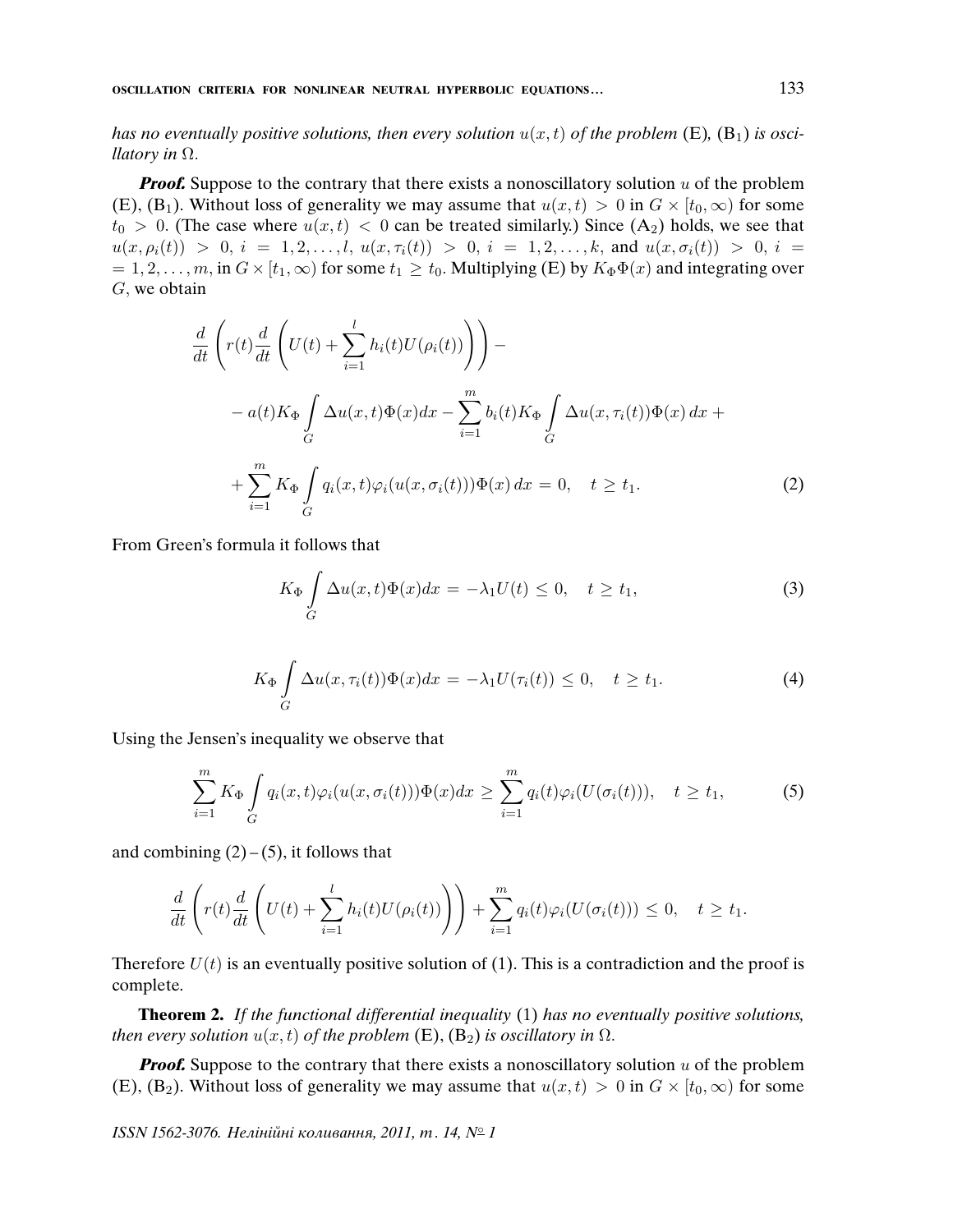$t_0 > 0$ . Since  $(A_2)$  holds, we see that  $u(x, \rho_i(t)) > 0$ ,  $i = 1, 2, ..., l$ ,  $u(x, \tau_i(t)) > 0$ ,  $i =$  $i = 1, 2, \ldots, k$ , and  $u(x, \sigma_i(t)) > 0$ ,  $i = 1, 2, \ldots, m$ , in  $G \times [t_1, \infty)$  for some  $t_1 \ge t_0$ . Dividing (E) by  $|G|$  and integrating over  $G$ , we obtain

$$
\frac{d}{dt}\left(r(t)\frac{d}{dt}\left(\tilde{U}(t) + \sum_{i=1}^{l} h_i(t)\tilde{U}(\rho_i(t))\right)\right) - \frac{a(t)}{|G|}\int_{G} \Delta u(x,t) dx - \sum_{i=1}^{k} \frac{b_i(t)}{|G|}\int_{G} \Delta u(x,\tau_i(t)) dx + \frac{1}{|G|}\sum_{i=1}^{m} \int_{G} q_i(x,t)\varphi_i(u(x,\sigma_i(t))) dx = 0, \quad t \ge t_1.
$$
\n(6)

It follows from Green's formula that

$$
\int_{G} \Delta u(x,t)dx = \int_{\partial G} \frac{\partial u}{\partial \nu}(x,t) dS = -\int_{\partial G} \mu(x,t)u(x,t) dS \le 0, \quad t \ge t_1,
$$
\n(7)

$$
\int_{G} \Delta u(x, \tau_i(t)) dx = \int_{\partial G} \frac{\partial u}{\partial \nu}(x, \tau_i(t)) dS = -\int_{\partial G} \mu(x, \tau_i(t)) u(x, \tau_i(t)) dS \le 0, \quad t \ge t_1.
$$
 (8)

Using the Jensen's inequality, we observe that

$$
\sum_{i=1}^{m} K_{\Phi} \int_{G} q_i(x, t) \varphi_i(u(x, \sigma_i(t))) dx \geq \sum_{i=1}^{m} q_i(t) \varphi_i(\tilde{U}(\sigma_i(t))), \quad t \geq t_1,
$$
\n(9)

and combining  $(6) - (9)$ , it follows that

$$
\frac{d}{dt}\left(r(t)\frac{d}{dt}\left(\tilde{U}(t)+\sum_{i=1}^l h_i(t)\tilde{U}(\rho_i(t))\right)\right)+\sum_{i=1}^m q_i(t)\varphi_i(\tilde{U}(\sigma_i(t)))\leq 0, \quad t\geq t_1.
$$

Therefore  $\tilde{U}(t)$  is an eventually positive solution of (1). This is a contradiction and the proof is complete.

**3. Second order functional differential inequalities.** In this section we establish sufficient conditions for every solution  $y(t)$  of the functional differential inequality (1) to have no eventually positive solution. We assume the following hypotheses:

 $(A_4)$  For some  $j \in \{1, 2, ..., m\}$ , there exists a positive constant  $\sigma$  such that

$$
\sigma'_j(t) \ge \sigma \quad \text{and} \quad \sigma_j(t) \le t;
$$

 $(A_5)\int^\infty$  $t_0$ 1  $\frac{1}{r(t)} dt = \infty;$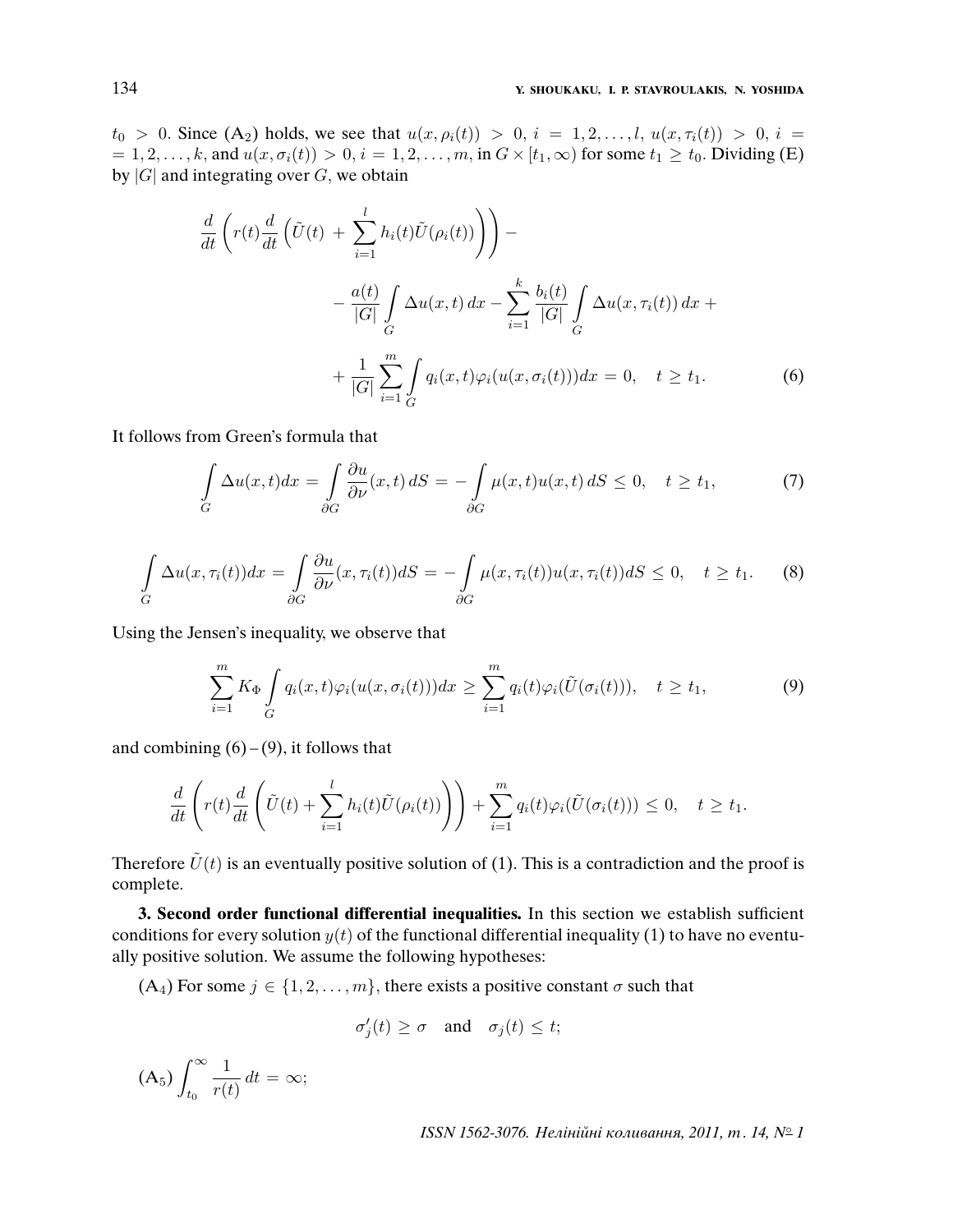**OSCILLATION CRITERIA FOR NONLINEAR NEUTRAL HYPERBOLIC EQUATIONS...** 135

$$
\begin{array}{ll} \n\text{(A6)} \sum_{i=1}^{l} h_i(t) \leq 1; \\
\text{(A7)} \rho_i(t) \leq t, i = 1, 2, \dots, l.\n\end{array}
$$

**Theorem 3.** Assume that the hypotheses  $(A_4) - (A_7)$  hold, and moreover assume that  $(A_8)$   $\varphi_j(s_1s_2) \ge \varphi_{j1}(s_1)\varphi_{j2}(s_2)$  for  $s_1 \ge 0$ ,  $s_2 > 0$ , where  $\varphi_{j1}(s) \in C([0,\infty); [0,\infty)),$  $\varphi_{j2}(s)\in C^1((0,\infty);(0,\infty))$  and  $\varphi_j(s),\varphi_{j2}'(s)$  are nondecreasing and  $\varphi_{j2}'(s)>0$  for  $s>0.$ If the Riccati inequality

$$
z'(t) + \frac{1}{2} \frac{1}{P_{\tilde{K}}(t)} z^2(t) \le -Q(t)
$$
\n(10)

for some  $\tilde{K} > 0$  and all large T, has no solution on  $[T, \infty)$ , where

$$
P_{\tilde{K}}(t) = \frac{r(\sigma_j(t))}{2\tilde{K}\sigma},\tag{11}
$$

$$
Q(t) = q_j(t)\varphi_{j1}\left(1 - \sum_{i=1}^l h_i(\sigma_j(t))\right),\tag{12}
$$

then (1) has no eventually positive solutions.

**Proof.** Suppose that  $y(t)$  is a positive solution of (1) on  $[t_0, \infty)$  for some  $t_0 > 0$ . From (1), there exists a  $j \in \{1, 2, \ldots, m\}$  such that

$$
\frac{d}{dt}\left(r(t)\frac{d}{dt}\left(y(t)+\sum_{i=1}^l h_i(t)y(\rho_i(t))\right)\right)+q_j(t)\varphi_j(y(\sigma_j(t)))\leq 0, \quad t\geq t_0.
$$

If we define the function

$$
z(t) = y(t) + \sum_{i=1}^{l} h_i(t)y(\rho_i(t)),
$$
\n(13)

then we see that

$$
(r(t)z'(t))' \le -q_j(t)\varphi_j(y(\sigma_j(t))) \le 0, \quad t \ge t_0.
$$
\n
$$
(14)
$$

Since  $(r(t)z'(t))' \leq 0, z(t) > 0$  eventually, we observe, using the hypothesis  $(A_5)$ , that  $z'(t) \geq 0$  $(t \geq t_1)$  for some  $t_1 > t_0$  (cf. [13], Lemma 2.2). Hence  $r(t)z'(t)$  is nonincreasing. Then, we find that  $z'(t) \geq 0$  or  $z'(t) < 0$  for  $t \geq t_1 > t_0$ . First we assume that  $z'(t) < 0$  for  $t \geq t_1$ . From the well known argument (cf. [13]) we prove that  $z'(t) \geq 0$  for  $t \geq t_1$ . Taking into account  $(A_6)$ and  $(A_7)$ , from (13) we see that (cf. Yoshida [15])

$$
y(t) \ge \left(1 - \sum_{i=1}^{l} h_i(t)\right) z(t), \quad t \ge t_1.
$$
 (15)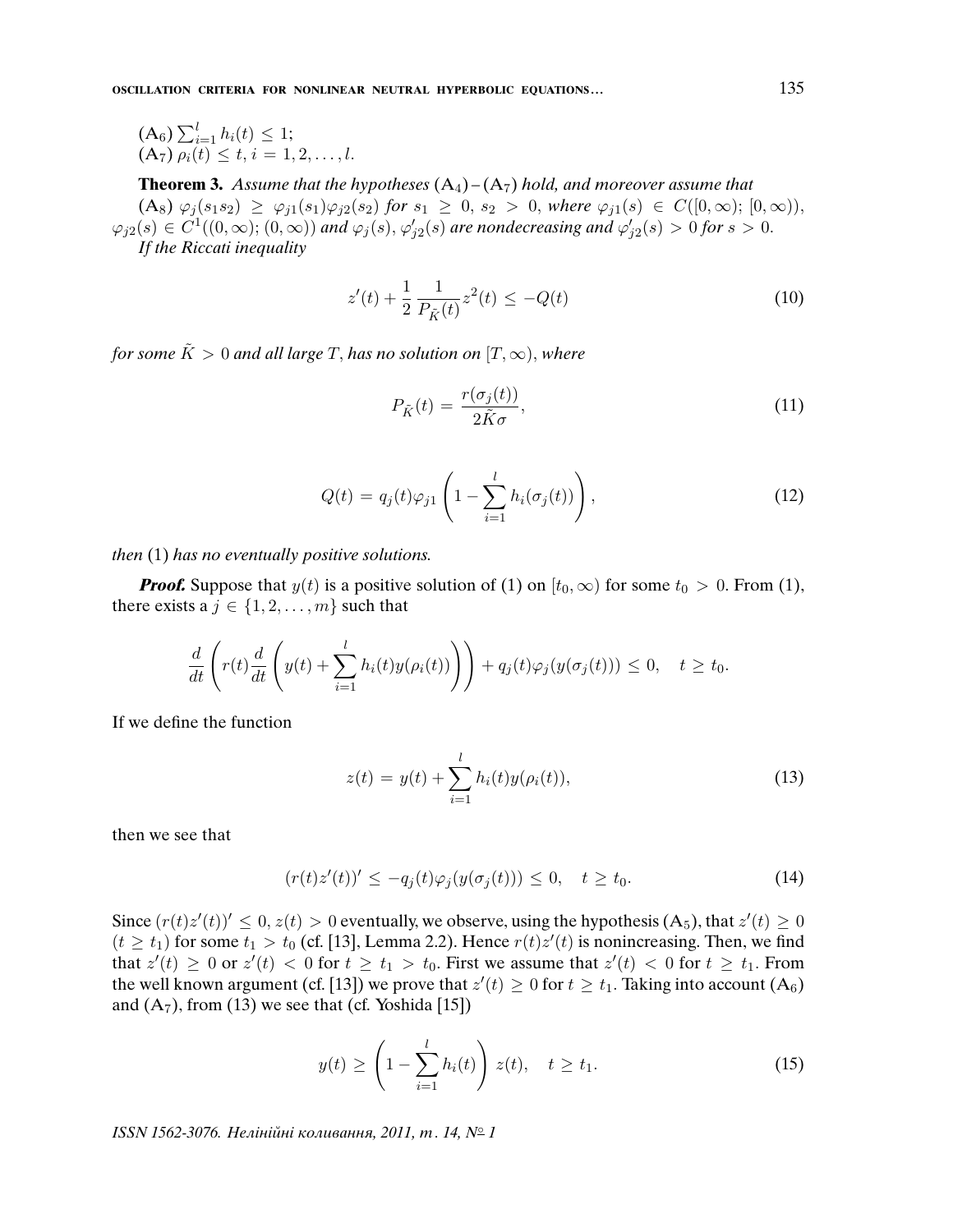In view of (14) and (15), we observe that

$$
(r(t)z'(t))' + q_j(t)\varphi_{j1}\left(1 - \sum_{i=1}^l h_i(\sigma_j(t))\right)\varphi_{j2}(z(\sigma_j(t))) \leq 0, \quad t \geq t_1.
$$

Setting

$$
w(t) = \frac{r(t)z'(t)}{\varphi_{j2}(z(\sigma_j(t)))},
$$

we show that

$$
w'(t) = \frac{(r(t)z'(t))'}{\varphi_{j2}(z(\sigma_j(t)))} - r(t)z'(t)\frac{\varphi_{j2}'(z(\sigma_j(t)))z'(\sigma_j(t))\sigma_j'(t)}{\varphi_{j2}^2(z(\sigma_j(t)))}.
$$
\n(16)

Since  $z(t) > 0$ ,  $z'(t) \ge 0$  eventually, it follows that  $z(\sigma_j(t)) \ge k_0$  for some  $k_0 > 0$ . Hence we observe that

$$
\varphi'_{j2}(z(\sigma_j(t))) \ge \varphi'_{j2}(k_0) \equiv \tilde{K}.\tag{17}
$$

Substituting (17) into (16), we get

$$
w'(t) \leq -q_j(t)\varphi_{j1}\left(1 - \sum_{i=1}^l h_i(\sigma_j(t))\right) - \tilde{K}\sigma r(t)z'(t)\frac{z'(\sigma_j(t))}{\varphi_{j2}^2(z(\sigma_j(t)))}, \quad t \geq t_1.
$$

On the other hand, (14) implies that

$$
r(\sigma_j(t))z'(\sigma_j(t)) \ge r(t)z'(t),
$$

and hence

$$
w'(t) + \frac{1}{2} \left( \frac{2\tilde{K}\sigma}{r(\sigma_j(t))} \right) w^2(t) \le -q_j(t)\varphi_{j1} \left( 1 - \sum_{i=1}^l h_i(\sigma_j(t)) \right) \tag{18}
$$

for  $t \geq t_1$ . That is,  $w(t)$  is a solution of (10) on  $[t_1, \infty)$ . This is a contradiction and the proof is complete.

**Theorem 4.** Assume that the hypotheses  $(A_4) - (A_8)$  hold. If for each  $T > 0$  and some  $\tilde{K} > 0$  $> 0$ , there exist  $(H_1, H_2) \in \mathcal{H}$ ,  $\psi(t) \in C^1((0, \infty); (0, \infty))$  and  $a, b, c \in \mathbb{R}$  such that  $T \le a < c <$  $< b$  and

$$
\frac{1}{H_1(c,a)} \int_a^c H_1(s,a) \left\{ Q(s) - \frac{1}{4} \frac{r(\sigma_j(s))}{\tilde{K}\sigma} \lambda_1^2(s,a) \right\} \psi(s) ds + \n+ \frac{1}{H_2(b,c)} \int_c^b H_2(b,s) \left\{ Q(s) - \frac{1}{4} \frac{r(\sigma_j(s))}{\tilde{K}\sigma} \lambda_2^2(b,s) \right\} \psi(s) ds > 0,
$$
\n(19)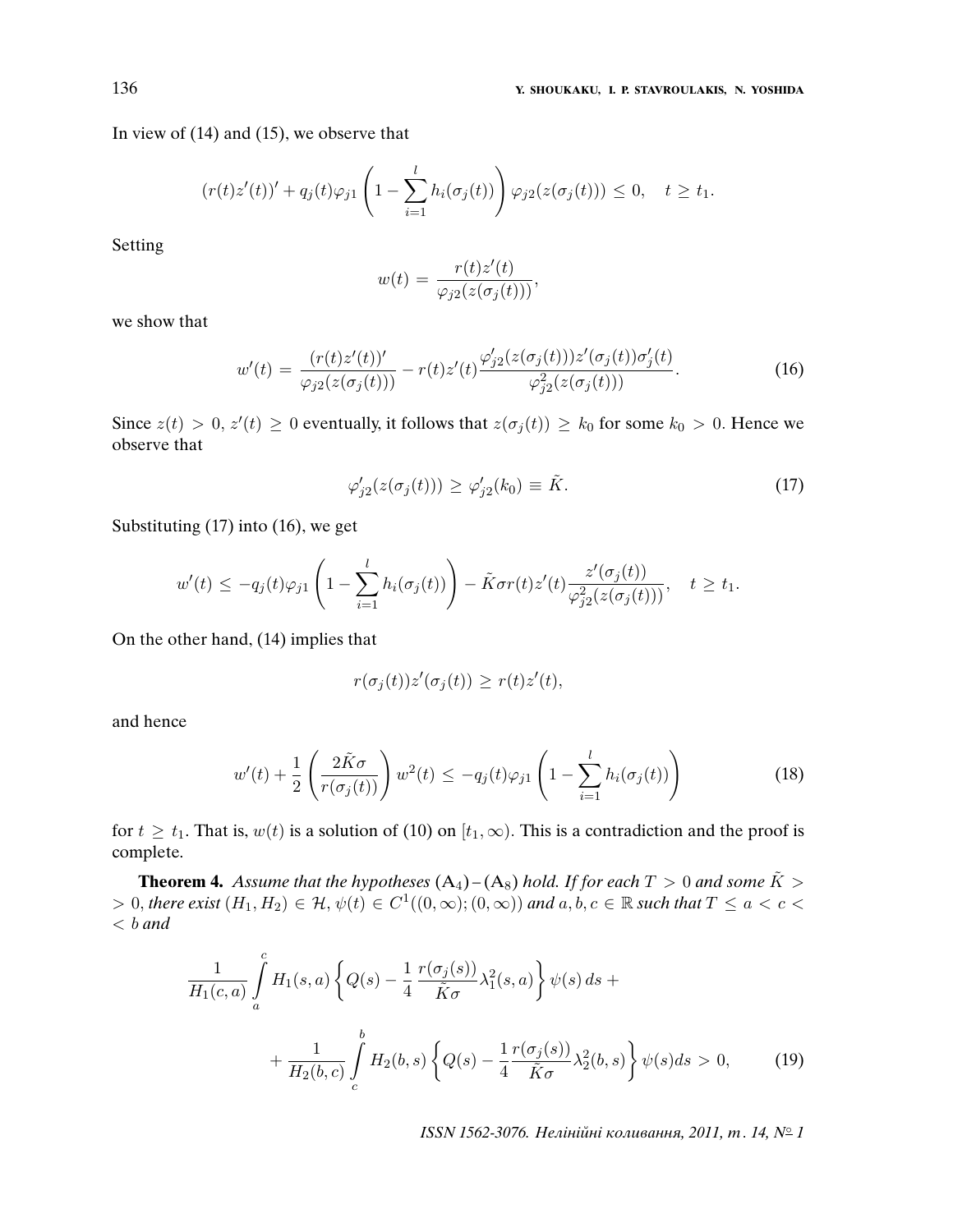where

$$
\lambda_1(s,t) = \frac{\psi'(s)}{\psi(s)} + h_1(s,t),
$$
  

$$
\lambda_2(t,s) = \frac{\psi'(s)}{\psi(s)} - h_2(t,s).
$$

### Then (1) has no eventually positive solutions.

**Proof.** Suppose that  $y(t)$  is a positive solution of (1) on  $[t_0, \infty)$  for some  $t_0 > 0$ . At first, we assume that  $y(t) > 0$  on  $(a, b)$ . Proceeding as in the proof of Theorem 3, we see that there exists a function  $w(s)$  which satisfies

$$
Q(s)\psi(s) \le -w'(s)\psi(s) - \frac{\tilde{K}\sigma}{r(\sigma_j(s))}w^2(s)\psi(s). \tag{20}
$$

Multiplying (20) by  $H_2(t, s)$  and integrating over  $[c, t]$  for  $t \in [c, b)$ , we have

$$
\int_{c}^{t} H_{2}(t,s)Q(s)\psi(s) ds \le
$$
\n
$$
\le -\int_{c}^{t} H_{2}(t,s)w'(s)\psi(s)ds - \int_{c}^{t} H_{2}(t,s)\frac{\tilde{K}\sigma}{r(\sigma_{j}(s))}w^{2}(s)\psi(s) ds \le
$$
\n
$$
\le H_{2}(t,c)w(c)\psi(c) + \frac{1}{4}\int_{c}^{t} H_{2}(t,s)\lambda_{2}^{2}(t,s)\frac{r(\sigma_{j}(s))}{\tilde{K}\sigma}\psi(s) ds - \frac{1}{2}\int_{c}^{t} H_{2}(t,s)\left\{\sqrt{\frac{\tilde{K}\sigma}{r(\sigma_{j}(s))}}w(s) - \frac{1}{2}\lambda_{2}(t,s)\sqrt{\frac{r(\sigma_{j}(s))}{\tilde{K}\sigma}}\right\}^{2}\psi(s) ds,
$$

and so

$$
\frac{1}{H_2(t,c)}\int\limits_c^tH_2(t,s)\left\{Q(s)-\frac{1}{4}\,\frac{r(\sigma_j(s))}{\tilde{K}\sigma}\,\lambda_2^2(t,s)\right\}\psi(s)ds\leq w(c)\psi(c).
$$

Letting  $t \to b^-$  in the last inequality, we obtain

$$
\frac{1}{H_2(b,c)} \int\limits_c^b H_2(b,s) \left\{ Q(s) - \frac{1}{4} \frac{r(\sigma_j(s))}{\tilde{K}\sigma} \lambda_2^2(b,s) \right\} \psi(s) ds \leq w(c)\psi(c). \tag{21}
$$

On the other hand, multiplying (20) by  $H_1(s,t)$  and integrating over [t, c] for  $t \in (a, c]$ , we ISSN 1562-3076. Нелінійні коливання, 2011, т. 14, № 1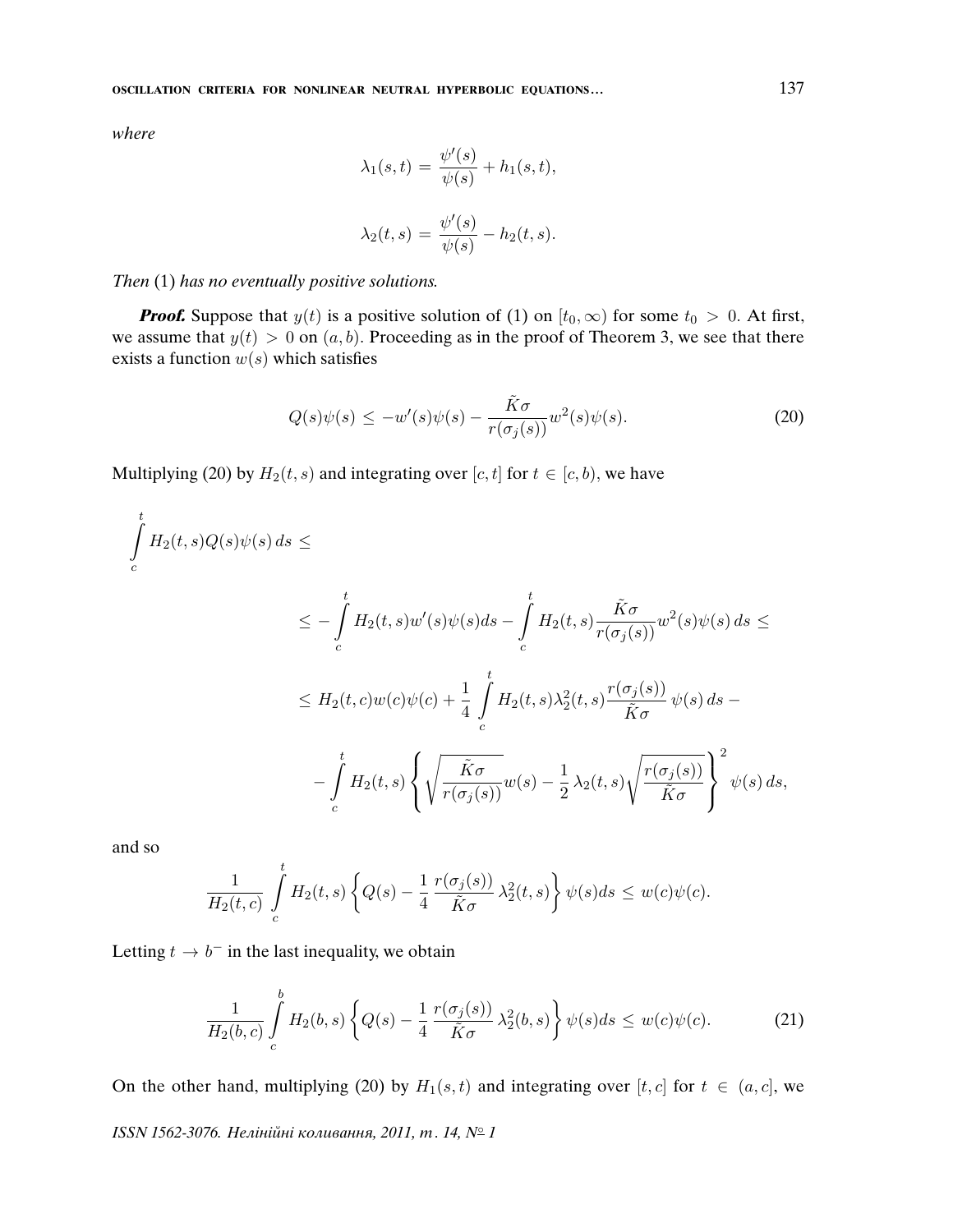obtain

$$
\int_{t}^{c} H_{1}(s,t)q_{j}(s)\psi(s) ds \le
$$
\n
$$
\le -\int_{t}^{c} H_{1}(s,t)w'(s)\psi(s)ds - \int_{t}^{c} H_{1}(s,t)\frac{\tilde{K}\sigma}{r(\sigma_{j}(s))}w^{2}(s)\psi(s) ds \le
$$
\n
$$
\le -H_{1}(c,t)w(c)\psi(c) + \frac{1}{4}\int_{t}^{c} H_{1}(s,t)\lambda_{1}^{2}(s,t)\frac{r(\sigma_{j}(s))}{\tilde{K}\sigma}\psi(s) ds - \int_{t}^{c} H_{1}(s,t)\left\{\sqrt{\frac{\tilde{K}\sigma}{r(\sigma_{j}(s))}}w(s) - \frac{1}{2}\lambda_{1}(s,t)\sqrt{\frac{r(\sigma_{j}(s))}{\tilde{K}\sigma}}\right\}^{2}\psi(s) ds,
$$

and therefore

$$
\frac{1}{H_1(c,t)}\int\limits_t^cH_1(s,t)\left\{Q(s)-\frac{1}{4}\,\frac{r(\sigma_j(s))}{\tilde{K}\sigma}\,\lambda_1^2(s,t)\right\}\psi(s)ds\leq -w(c)\psi(c).
$$

Letting  $t \to a^+$  in the last inequality, we obtain

$$
\frac{1}{H_1(c,a)}\int\limits_a^c H_1(s,a)\left\{Q(s)-\frac{1}{4}\frac{r(\sigma_j(s))}{\tilde{K}\sigma}\lambda_1^2(s,a)\right\}\psi(s)ds \le -w(c)\psi(c). \tag{22}
$$

Adding (21) and (22), we obtain the following

$$
\frac{1}{H_1(c,a)} \int_a^c H_1(s,a) \left\{ Q(s) - \frac{1}{4} \frac{r(\sigma_j(s))}{\tilde{K}\sigma} \lambda_1^2(s,a) \right\} \psi(s) ds +
$$
  
+ 
$$
\frac{1}{H_2(b,c)} \int_c^b H_2(b,s) \left\{ Q(s) - \frac{1}{4} \frac{r(\sigma_j(s))}{\tilde{K}\sigma} \lambda_2^2(b,s) \right\} \psi(s) ds \le 0,
$$

which contradicts the condition (19). Pick up a sequence  $\{T_i\} \subset [t_0,\infty)$  such that  $T_i \to \infty$ as  $i \to \infty$ . By the assumptions, for each  $i \in \mathbb{N}$ , there exists  $a_i, b_i, c_i \in [0, \infty)$  such that  $T_i \le a_i \langle c_i \rangle$  and (19) holds with a, b, c replaced by  $a_i$ ,  $b_i$ ,  $c_i$ , respectively. Therefore, every nontrivial solution  $y(t)$  of (1) has at least one zero  $t_i \in (a_i, b_i)$ . Noting that  $t_i > a_i \geq T_i$ ,  $i \in \mathbb{N}$ , we see that  $y(t)$  is an oscillatory solution of (1). This is a contradiction and the proof is complete.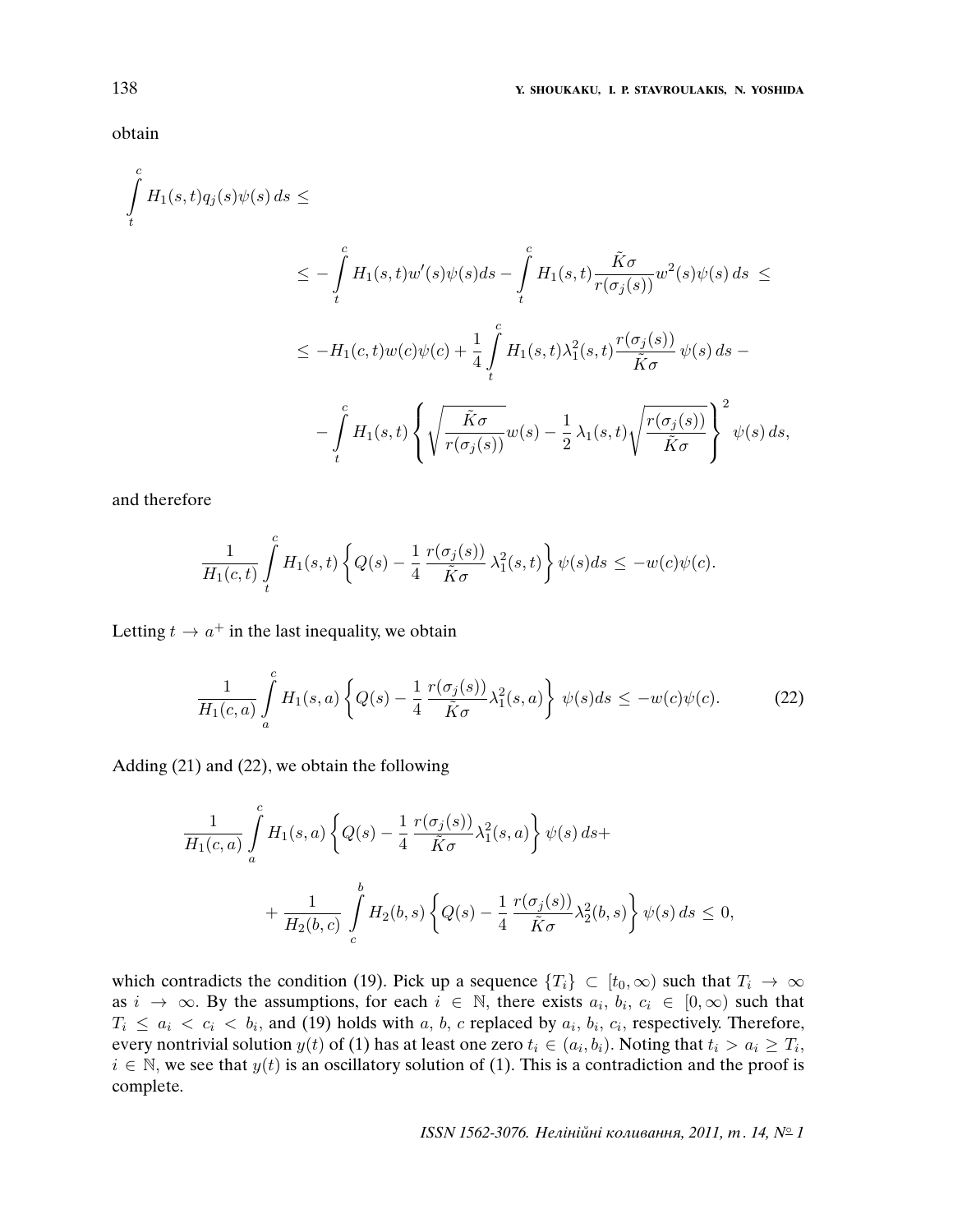**Theorem 5.** Assume that the hypotheses  $(A_4)$ – $(A_8)$  hold. If for each  $T > 0$  and some  $\tilde{K} > 0$ , there exist functions  $(H_1, H_2) \in \mathcal{H}$ ,  $\psi(t) \in C^1((0, \infty); (0, \infty))$ , such that

$$
\limsup_{t \to \infty} \int_{T}^{t} H_1(s, T) \left\{ Q(s) - \frac{1}{4} \frac{r(\sigma_j(s))}{\tilde{K}\sigma} \lambda_1^2(s, T) \right\} \psi(s) ds > 0
$$
\n(23)

and

$$
\limsup_{t \to \infty} \int_{T}^{t} H_2(t,s) \left\{ Q(s) - \frac{1}{4} \frac{r(\sigma_j(s))}{\tilde{K}\sigma} \lambda_2^2(t,s) \right\} \psi(s) ds > 0,
$$
\n(24)

then (1) has no eventually positive solutions.

 $\mathbf{r}$ 

**Proof.** For any  $T \ge t_0$ , let  $a = T$  and choose  $T = a$  in (23). Then there exists  $c > a$  such that

$$
\int_{a}^{c} H_1(s, a) \left\{ Q(s) - \frac{1}{4} \frac{r(\sigma_j(s))}{\tilde{K}\sigma} \lambda_1^2(s, a) \right\} \psi(s) ds > 0.
$$
\n(25)

Next, choose  $T = c$  in (24). Then there exists  $b > c$  such that

$$
\int_{c}^{b} H_2(b,s) \left\{ Q(s) - \frac{1}{4} \frac{r(\sigma_j(s))}{\tilde{K}\sigma} \lambda_2^2(b,s) \right\} \psi(s) ds > 0.
$$
 (26)

Combining (25) and (26), we obtain (19). By the virtue of Theorem 4, the proof is complete.

**Remark.** We give two examples which satisfy the assumption (A<sub>8</sub>). If  $\varphi_j(s) = s^\gamma$  ( $\gamma$  is the quotient of odd integers), then  $(A_8)$  is satisfied with  $\varphi_{j1}(s) = \varphi_{j2}(s) = s^{\gamma}$ . Another example is the case where

$$
\varphi_j(s) = \sinh s = \frac{e^s - e^{-s}}{2},
$$
  

$$
\varphi_{j1}(s) = \min \{s, s^3, s^5, \dots, s^{2m-1}\},
$$
  

$$
\varphi_{j2}(s) = \sum_{k=1}^m \frac{s^{2k-1}}{(2k-1)!},
$$

where  $m$  is a positive integer. In fact, we observe that

$$
\sinh s_1 s_2 = \sum_{k=1}^{\infty} \frac{(s_1 s_2)^{2k-1}}{(2k-1)!} \ge \sum_{k=1}^{m} \frac{(s_1 s_2)^{2k-1}}{(2k-1)!} \ge \min\left\{s_1, s_1^3, s_1^5, \dots, s_1^{2m-1}\right\} \sum_{k=1}^{m} \frac{s_2^{2k-1}}{(2k-1)!},
$$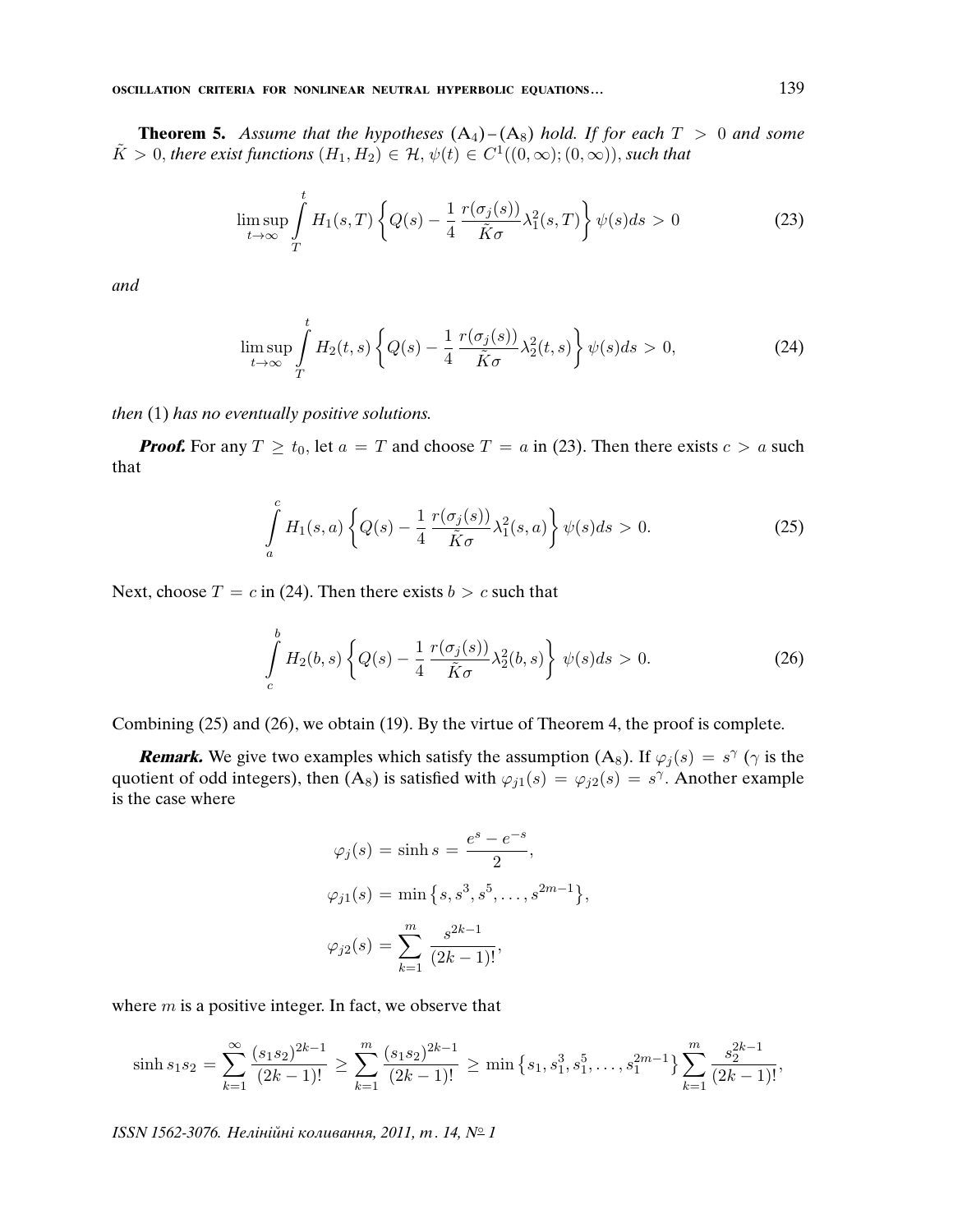where we note that

$$
\min\left\{s_1, s_1^3, s_1^5, \dots, s_1^{2m-1}\right\} = \begin{cases} s_1, & s_1 \ge 1, \\ s_1^{2m-1}, & 0 \le s_1 < 1. \end{cases}
$$

**4. Oscillation criteria for Eq. (E).** In this section, by combining the results of Sections 2 and 3, we establish sufficient conditions for oscillation of Eq. (E).

Using the Riccati inequality, we derive sufficient conditions for every solution of hyperbolic equation (E) to be oscillatory. We are going to use the following lemma which is due to Usami [11].

**Lemma 1.** If there exists a function  $\psi(t) \in C^1([T_0,\infty);(0,\infty))$  such that

$$
\int_{T_1}^{\infty} \left( \frac{\bar{p}(t) |(\psi'(t))^{\beta}}{\psi(t)} \right)^{\frac{1}{\beta - 1}} dt < \infty,
$$
\n
$$
\int_{T_1}^{\infty} \frac{1}{\bar{p}(t)(\psi(t))^{\beta - 1}} dt = \infty,
$$
\n
$$
\int_{T_1}^{\infty} \psi(t)\bar{q}(t)dt = \infty
$$

for some  $T_1 \geq T_0$ , then the Riccati inequality

$$
x'(t) + \frac{1}{\beta} \frac{1}{\bar{p}(t)} |x(t)|^{\beta} \le -\bar{q}(t),
$$

where  $\beta > 1$ ,  $\bar{p}(t) \in C([T_0,\infty);(0,\infty))$  and  $\bar{q}(t) \in C([T_0,\infty); \mathbb{R})$ , has no solution on  $[T,\infty)$  for all large T.

Combining Theorems 1 – 3 and Lemma 1, we obtain the following theorem.

**Theorem 6.** Assume that the hypotheses  $(A_1) - (A_8)$  hold. If

$$
\int_{T_1}^{\infty} \left( \frac{P_{\tilde{K}}(t)(\psi'(t))^{\beta}}{\psi(t)} \right) dt < \infty,
$$
  

$$
\int_{T_1}^{\infty} \frac{1}{P_{\tilde{K}}(t)\psi(t)} dt = \infty,
$$
  

$$
\int_{T_1}^{\infty} \psi(t)Q(t)dt = \infty,
$$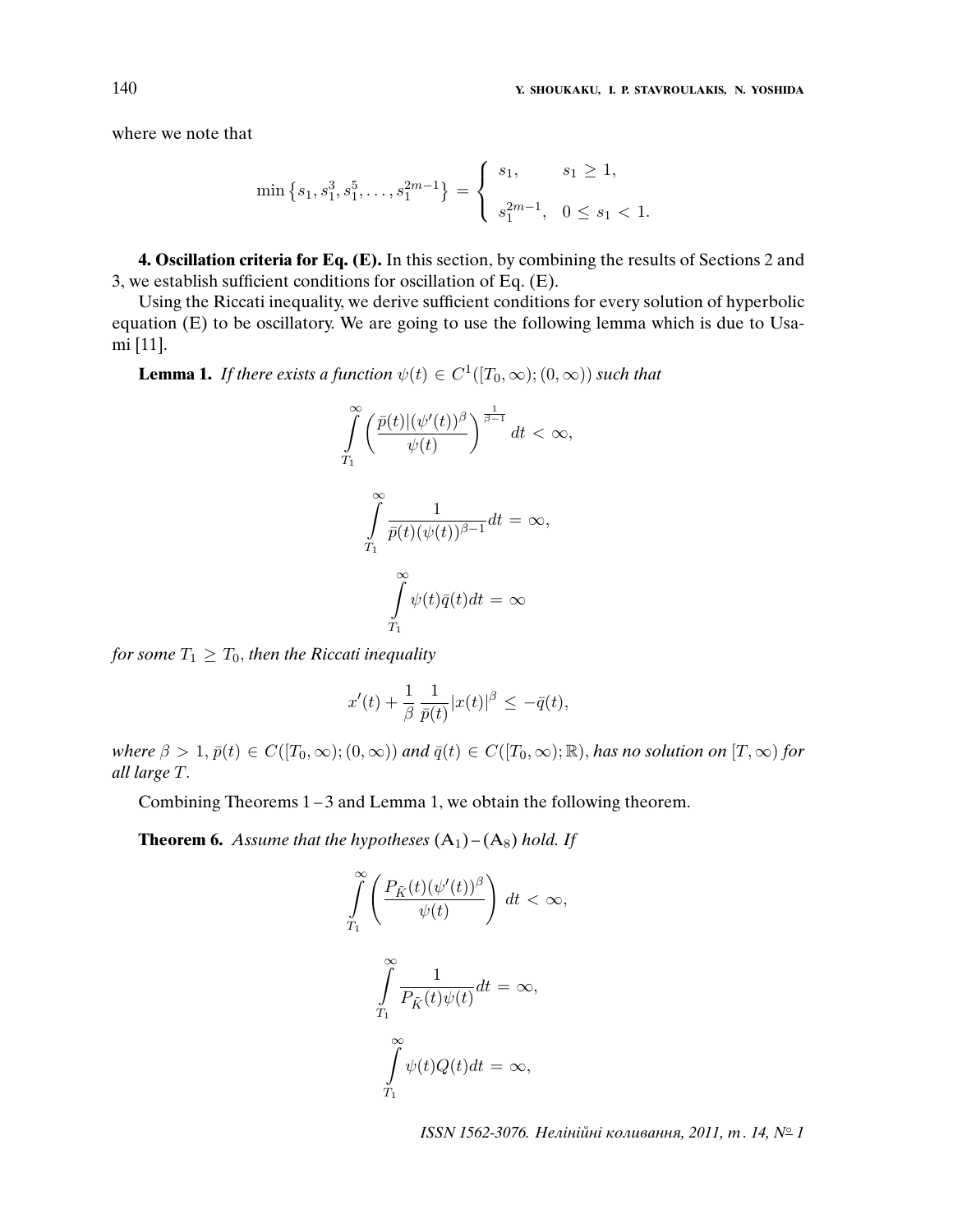where  $P_{\tilde{K}}(t)$  and  $Q(t)$  are defined by (11) and (12) for some  $\tilde{K} > 0$ , then every solution  $u(x, t)$ of (E),  $(B_1)$  (or (E),  $(B_2)$ ) is oscillatory in  $\Omega$ .

Combining Theorems  $1 - 2$  and 4, we have the following theorem.

**Theorem 7.** Assume that the hypotheses  $(A_1) - (A_8)$  hold. If for each  $T > 0$  and some  $\tilde{K} > 0$ , there exist functions  $(H_1, H_2) \in \mathcal{H}$ ,  $\psi(t) \in C^1((0,\infty);(0,\infty))$  and  $a, b, c \in \mathbb{R}$  such that  $T \le a < c < b$  and (19) hold, then every solution  $u(x, t)$  of (E), (B<sub>1</sub>) (or (E), (B<sub>2</sub>)) is oscillatory in  $\Omega$ .

Analogously, combining Theorems 1 – 2 and 5 we derive the following.

**Theorem 8.** Assume that the hypotheses  $(A_1) - (A_8)$  hold. If for each  $T > 0$  and some  $\tilde{K} > 0$ , there exist functions  $(H_1, H_2) \in \mathcal{H}$ ,  $\psi(t) \in C^1((0, \infty); (0, \infty))$  such that (23) and (24) hold, then every solution  $u(x, t)$  of (E), (B<sub>1</sub>) (or (E), (B<sub>2</sub>)) is oscillatory in  $\Omega$ .

**5. Examples.** We present the following examples which illustrate the applicability of our results.

**Example 1.** Consider the problem

$$
\frac{\partial}{\partial t} \left( e^{-t} \frac{\partial}{\partial t} \left( u(x, t) + \frac{1}{2} u(x, t - \pi) \right) \right) - \frac{1}{2} e^{-t} \Delta u(x, t) -
$$

$$
- \frac{1}{2} e^{-t} \Delta u \left( x, t + \frac{\pi}{2} \right) - e^{2t} \Delta u(x, t - 2\pi) +
$$

$$
+ e^{2t} u(x, t - \pi) = 0, \quad (x, t) \in (0, \pi) \times [1, \infty), \tag{27}
$$

$$
u(0,t) = u(\pi, t) = 0.
$$
 (28)

Here  $n = 1$ ,  $k = 2$ ,  $m = 1$ ,  $r(t) = e^{-t}$ ,  $h_1(t) = 1/2$ ,  $q_1(x,t) = e^{2t}$ ,  $\sigma_1(t) = t - \pi$  and  $\varphi'_{12}(\xi) = 1 = \tilde{K}$ . It is easy to see that

$$
P_{\tilde{K}}(t) = \frac{1}{2} e^{-t + \pi}, \quad Q(t) = \frac{1}{2} e^{2t}.
$$

By choosing

$$
\psi(t) = e^{-2t}
$$
,  $H_1(s,t) = H_2(t,s) = (e^t - e^s)^2$ ,

we see that

$$
\int_{0}^{\infty} \left( \frac{\frac{1}{2} e^{-t + \pi} (-2e^{-2t})^2}{e^{-2t}} \right) dt = \int_{0}^{\infty} 2e^{-3t + \pi} dt < \infty,
$$

$$
\int_{0}^{\infty} \left( \frac{1}{\frac{1}{2} e^{-t + \pi} \times e^{-2t}} \right) dt = \int_{0}^{\infty} 2e^{3t - \pi} dt = \infty,
$$

$$
\int_{0}^{\infty} \left( e^{-2t} \frac{1}{2} e^{2t} \right) dt = \infty.
$$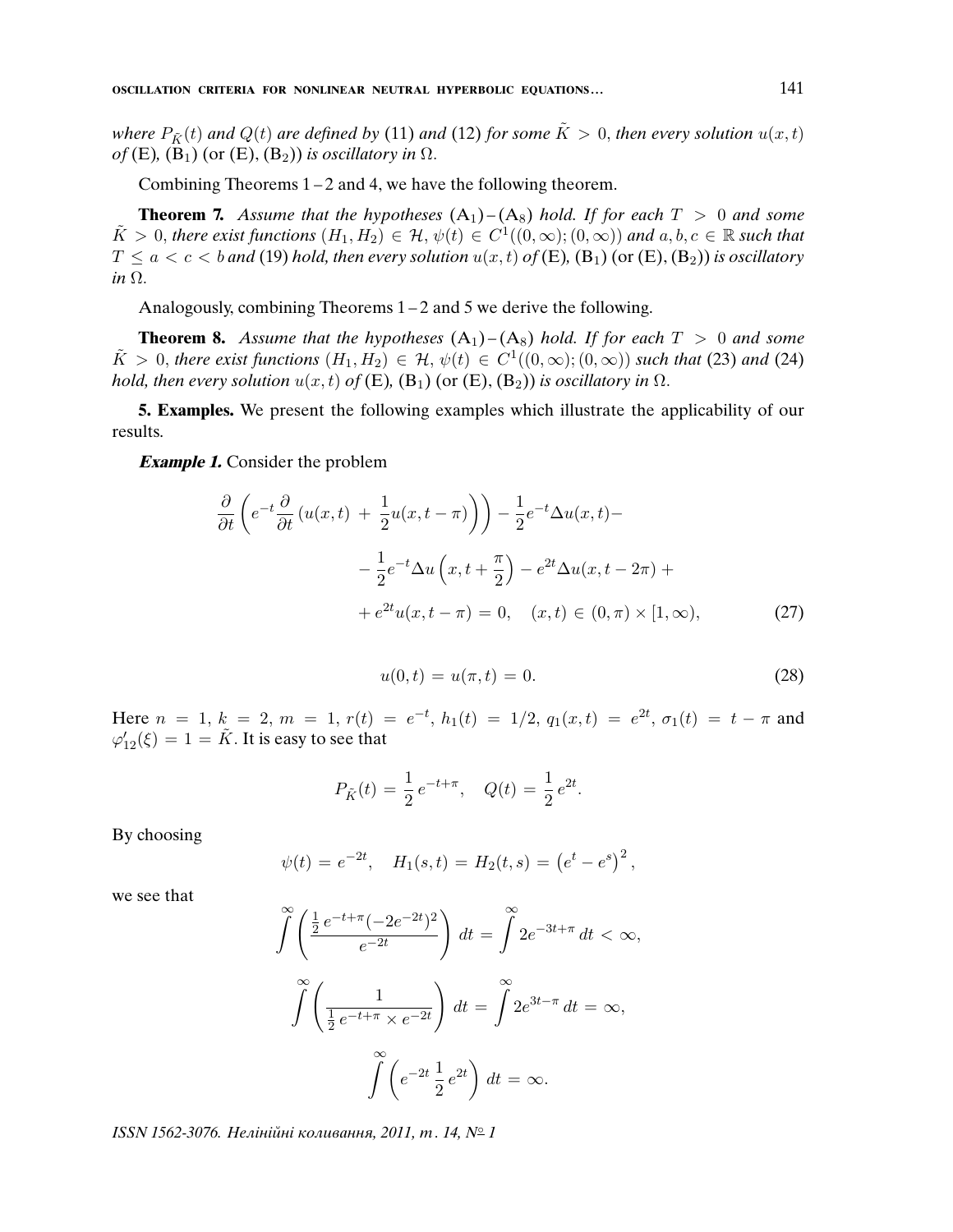Choose now  $a = 1$ ,  $b = 2\pi$  and  $c = \pi$  and observe that

$$
\frac{1}{(e - e^{\pi})^2} \int_{1}^{\pi} (e - e^s)^2 \left\{ \frac{1}{2} e^{2s} - \frac{1}{4} e^{-s + \pi} \frac{4e^{2s}}{(e - e^s)^2} \right\} e^{-2s} ds +
$$

$$
+ \frac{1}{(e^{2\pi} - e^{\pi})^2} \int_{\pi}^{2\pi} (e^{2\pi} - e^s)^2 \left\{ \frac{1}{2} e^{2s} - \frac{1}{4} e^{-s + \pi} \frac{4e^{4\pi}}{(e^{2\pi} - e^s)^2} \right\} e^{-2s} ds > 0,
$$

that is, the condition (19) is satisfied. Also

$$
\limsup_{t \to \infty} \int_{T}^{t} (e^s - s^T)^2 \left\{ \frac{1}{2} e^{2s} - \frac{1}{4} e^{-s + \pi} \frac{4e^{2s}}{(e^s - e^T)^2} \right\} e^{-2s} ds =
$$
\n
$$
= \limsup_{t \to \infty} \left\{ \frac{1}{4} e^{2t} - e^{t+T} + \frac{1}{2} \left( t - T + \frac{3}{2} \right) e^{2T} + e^{-t + \pi} - e^{-T + \pi} \right\} > 0
$$

and

$$
\limsup_{t \to \infty} \int_{T}^{t} (e^t - s^s)^2 \left\{ \frac{1}{2} e^{2s} - \frac{1}{4} e^{-s + \pi} \frac{4e^{2t}}{(e^t - e^s)^2} \right\} e^{-2s} ds =
$$
\n
$$
= \limsup_{t \to \infty} \left\{ \left( \frac{1}{2} \left( t - T - \frac{3}{2} \right) - \frac{1}{3} e^{\pi - 3T} \right) e^{2t} + e^{t + T} + \frac{1}{3} e^{-t + \pi} - \frac{1}{4} e^{2T} \right\} > 0,
$$

that is, the conditions (23) and (24) hold. Thus, all the conditions of Theorems 6 – 8 are satisfied. Therefore every solution  $u(x, t)$  of the problem (27), (28) is oscillatory in  $(0, \infty) \times [1, \infty)$ . For example,  $u(x, t) = \sin x \sin t$  is such a solution.

**Example 2.** Consider the problem

$$
\frac{\partial}{\partial t} \left( \frac{1}{(t+\pi)^2} \frac{\partial}{\partial t} \left( u(x,t) + \frac{1}{2} u(x,t - 2\pi) \right) \right) - \Delta u(x,t) -
$$

$$
- \frac{3}{2(t+\pi)^2} \Delta u(x,t - 2\pi) - \frac{3}{(t+\pi)^3} \Delta u \left( x, t + \frac{\pi}{2} \right) +
$$

$$
+ u(x,t - \pi) = 0, \quad (x,t) \in (0,\pi) \times [1,\infty), \tag{29}
$$

$$
-u_x(0,t) = u_x(\pi, t) = 0.
$$
\n(30)

Here  $n = 1, k = 2, m = 1, r(t) = (t + \pi)^{-2}, h_1(t) = 1/2, q_1(x, t) = 1, \sigma_1(t) = t - \pi$  and  $\varphi'_{12}(\xi) = 1 = \tilde{K}$ . It is easy to see that

$$
P_{\tilde{K}}(t) = \frac{1}{2t^2}, \quad Q(t) = \frac{1}{2}.
$$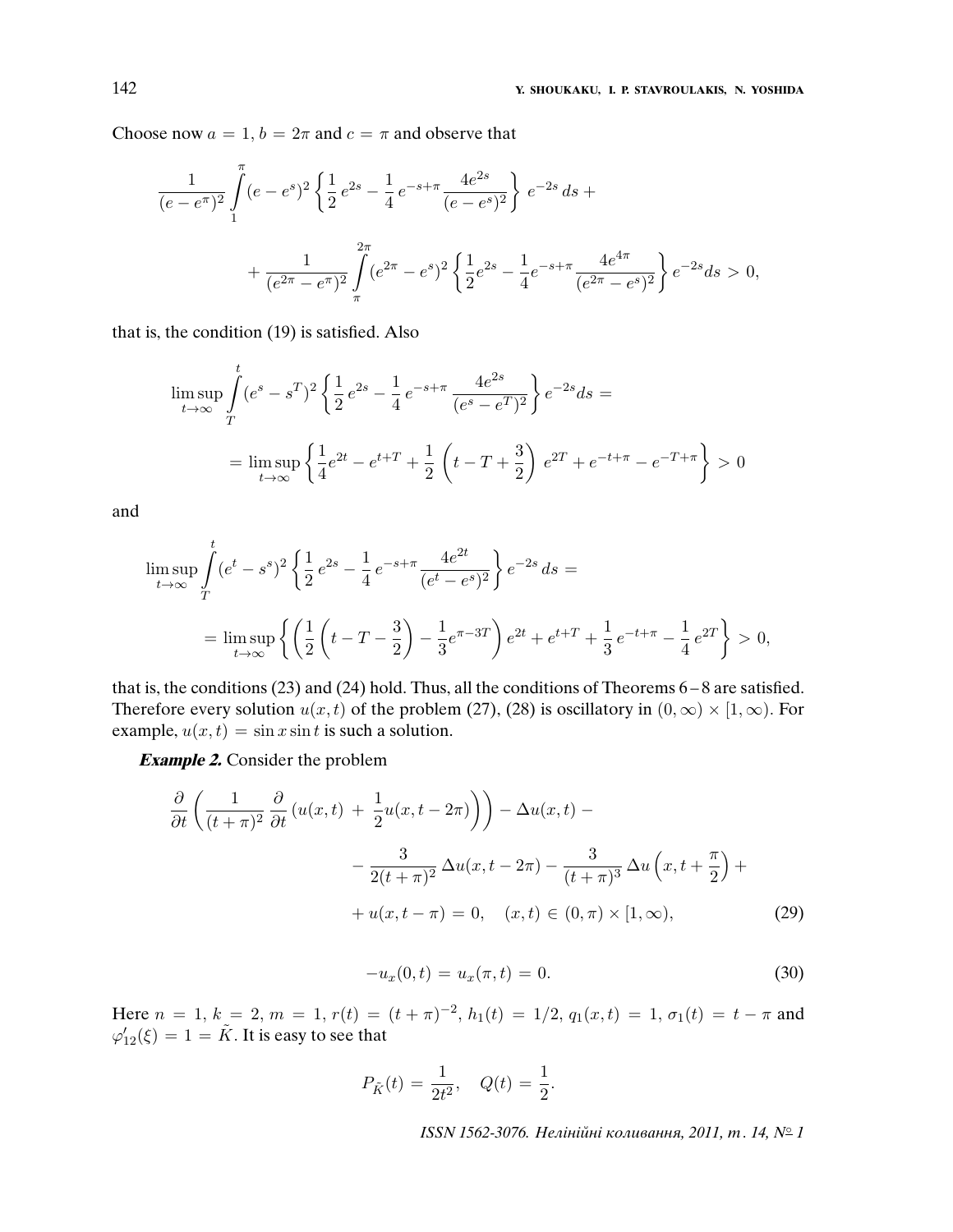If we choose  $\psi(t) = t^2$ , then

$$
\int_{0}^{\infty} \left( \frac{\frac{1}{2t^2} (2t)^2}{t^2} \right) dt = \int_{0}^{\infty} \left( \frac{2}{t^2} \right) dt < \infty,
$$

$$
\int_{0}^{\infty} \left( \frac{1}{\left( \frac{1}{2t^2} \right) t^2} \right) dt = \infty,
$$

$$
\int_{0}^{\infty} \left( \frac{1}{2} t^2 \right) dt = \infty.
$$

Next, choose  $\psi(t) = 1$ ,  $H_1(s,t) = H_2(t,s) = (t - s)^2$ , and  $a = 1$ ,  $b = 2\pi$ ,  $c = \pi$ . It is easy to see that

$$
\frac{1}{(1-\pi)^2} \int\limits_{1}^{\pi} (1-s)^2 \left\{ \frac{1}{2} - \frac{1}{4s^2} \frac{4}{(1-s)^2} \right\} \, ds + \frac{1}{\pi^2} \int\limits_{\pi}^{2\pi} (2\pi - s)^2 \left\{ \frac{1}{2} - \frac{1}{4s^2} \frac{4}{(2\pi - s)^2} \right\} \, ds > 0.
$$

Moreover,

$$
\limsup_{t \to \infty} \int_{T}^{t} (s - T)^{2} \left\{ \frac{1}{2} - \frac{1}{4} \frac{1}{s^{2}} \frac{4}{(s - T)^{2}} \right\} ds =
$$
\n
$$
= \limsup_{t \to \infty} \left\{ \frac{1}{6} t^{3} - \frac{1}{2} T t^{2} + \frac{1}{2} T^{2} t + t^{-1} - \frac{1}{6} T^{3} - T^{-1} \right\} > 0
$$

and

$$
\limsup_{t \to \infty} \int_{T}^{t} (t - s)^{2} \left\{ \frac{1}{2} - \frac{1}{4} \frac{1}{s^{2}} \frac{4}{(t - s)^{2}} \right\} ds =
$$
\n
$$
= \limsup_{t \to \infty} \left\{ \frac{1}{6} t^{3} - \frac{1}{2} T t^{2} + \frac{1}{2} T^{2} t + t^{-1} - \frac{1}{6} T^{3} - T^{-1} \right\} > 0.
$$

Thus, all the conditions of Theorems  $6-8$  are satisfied. Therefore, every solution  $u(x, t)$  of the problem (29), (30) is oscillatory in  $(0, \pi) \times [1, \infty)$ . One such solution is  $u(x, t) = \cos x \sin t$ .

Observe, however, that

$$
\int_{a}^{\infty} \frac{1}{2} \left( \frac{3}{2(s+\pi)^2} + \frac{3}{(s+\pi)^3} \right) ds < \infty,
$$

and therefore the condition (8) of Theorem 2 given by Deng [2] is not satisfied. Thus, Theorem 2 by Deng [2] can not be applied to this example.